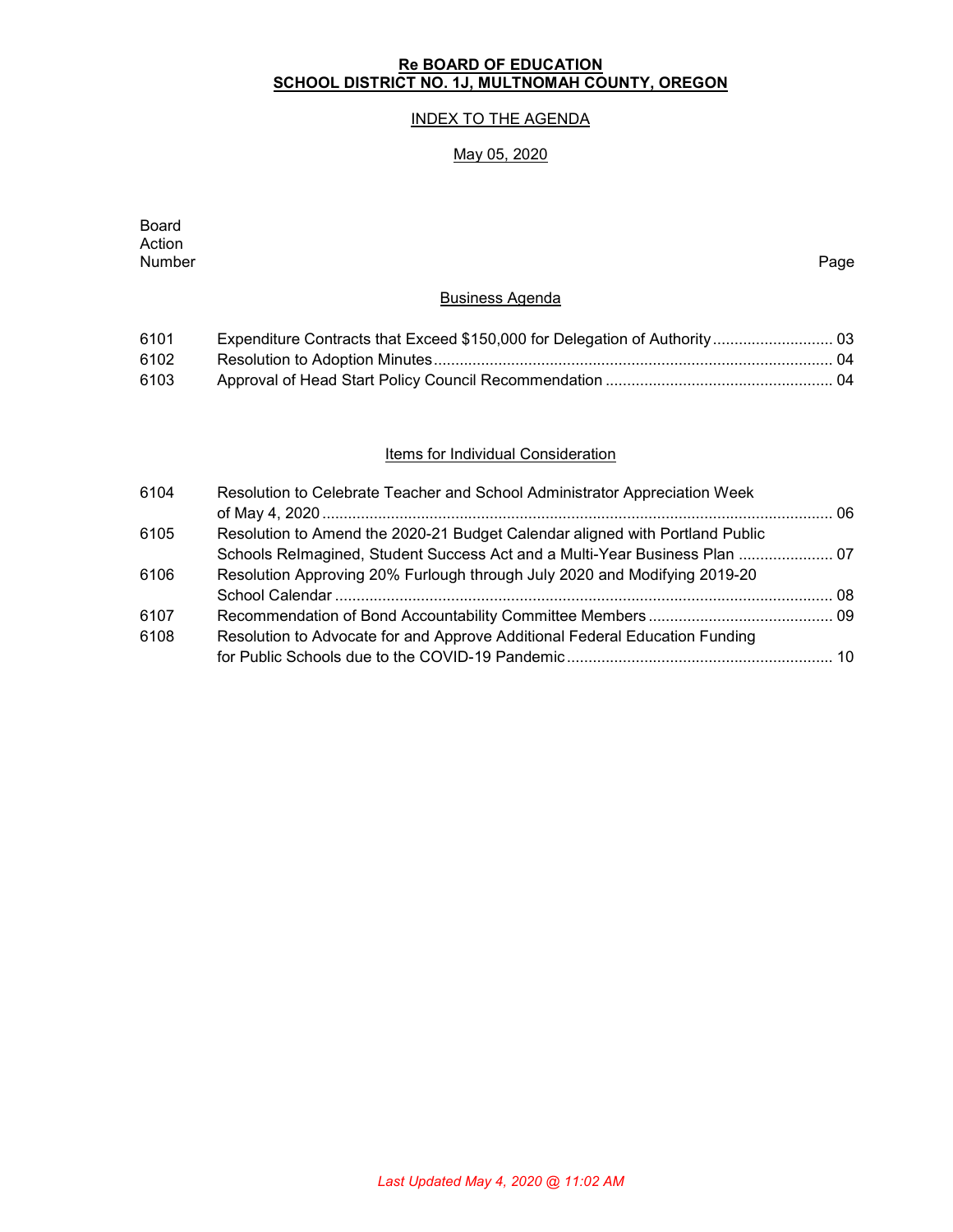# Business Agenda

Resolutions Number 6101 through 6109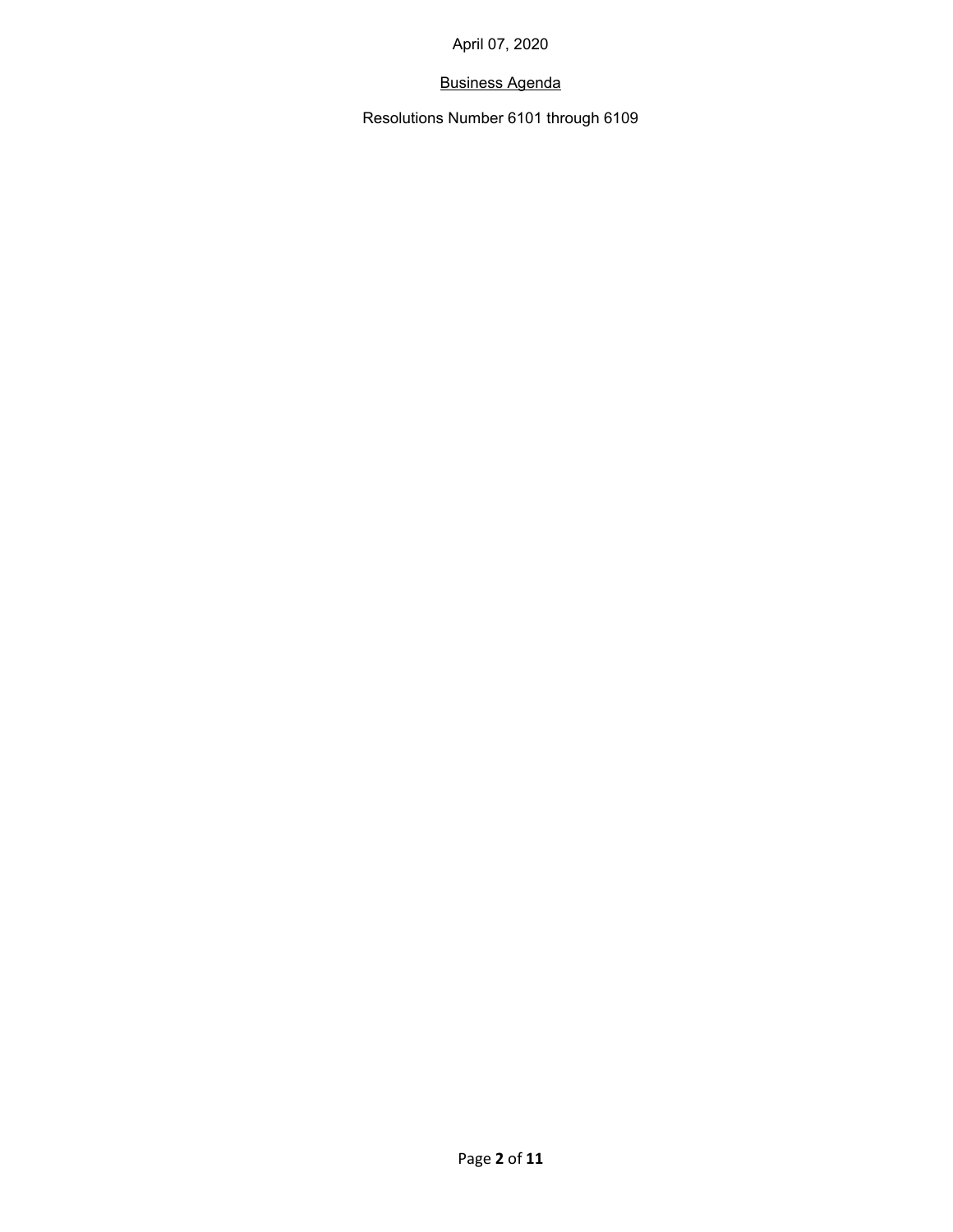## **RESOLUTION No. 6101**

### Expenditure Contracts that Exceed \$150,000 for Delegation of Authority

## **RECITAL**

Portland Public Schools ("District") Public Contracting Rules PPS-45-0200 ("Authority to Approve District Contracts; Delegation of Authority to Superintendent") requires the Board of Education ("Board") enter into contracts and approve payment for products, materials, supplies, capital outlay, equipment, and services whenever the total amount exceeds \$150,000 per contract, excepting settlement or real property agreements. Contracts meeting this criterion are listed below.

### **RESOLUTION**

The Superintendent recommends that the Board approve these contracts. The Board accepts this recommendation and by this resolution authorizes the Deputy Clerk to enter into the following agreements.

| Contractor                       | Contract<br>Term              | <b>Contract Type</b>    | <b>Description of Services</b>                               | Contract<br>Amount | <b>Responsible</b><br>Administrator,<br><b>Funding Source</b> |
|----------------------------------|-------------------------------|-------------------------|--------------------------------------------------------------|--------------------|---------------------------------------------------------------|
| <b>SBS Construction.</b><br>LLC. | 5/6/20<br>through<br>12/18/20 | Construction<br>C 69550 | Cesar Chavez classroom<br>expansion.<br>ITB-C 2020-2736      | \$246.110          | C. Hertz<br><b>Fund 445</b><br>Dept. 5597<br>Project K0116    |
| MJ Hughes<br>Construction        | 5/6/20<br>through<br>9/4/20   | Construction<br>C 69559 | Cafeteria floor repairs at Lane.<br>ITB-C 2020-2735          | \$199.500          | C. Hertz<br><b>Fund 445</b><br>Dept. 5597<br>Project K0126    |
| 3 Kings<br>Environmental, Inc.   | 5/6/20<br>through<br>8/21/20  | Construction<br>C 69569 | Rieke parking lot upgrade $-$<br>Phase 1.<br>ITB-C 2020-2769 | \$336.241          | C. Hertz<br><b>Fund 445</b><br>Dept. 5597<br>Project K0150    |

### **NEW CONTRACTS**

## **NEW INTERGOVERNMENTAL AGREEMENTS ("IGAs")**

### No New IGAs

## **AMENDMENTS TO EXISTING CONTRACTS**

| <b>Contractor</b>                                | Contract<br>Amendment<br>Term | <b>Contract Type</b>                                                          | <b>Description of Services</b>                                                                         | Amendment<br>Amount,<br><b>Contract Total</b> | <b>Responsible</b><br>Administrator,<br><b>Funding Source</b> |
|--------------------------------------------------|-------------------------------|-------------------------------------------------------------------------------|--------------------------------------------------------------------------------------------------------|-----------------------------------------------|---------------------------------------------------------------|
| <b>Hoffman Construction</b><br>Company of Oregon | 5/6/20<br>through<br>6/30/24  | Construction<br>Manager / General<br>Contractor<br>CM/GC 67741<br>Amendment 7 | Guaranteed Maximum Price<br>(GMP) amendment for Lincoln<br>High School modernization.<br>RFP 2018-2429 | \$148,110,385<br>\$192,032,166                | C. Hertz<br><b>Fund 455</b><br>Dept. 3120<br>Project DA006    |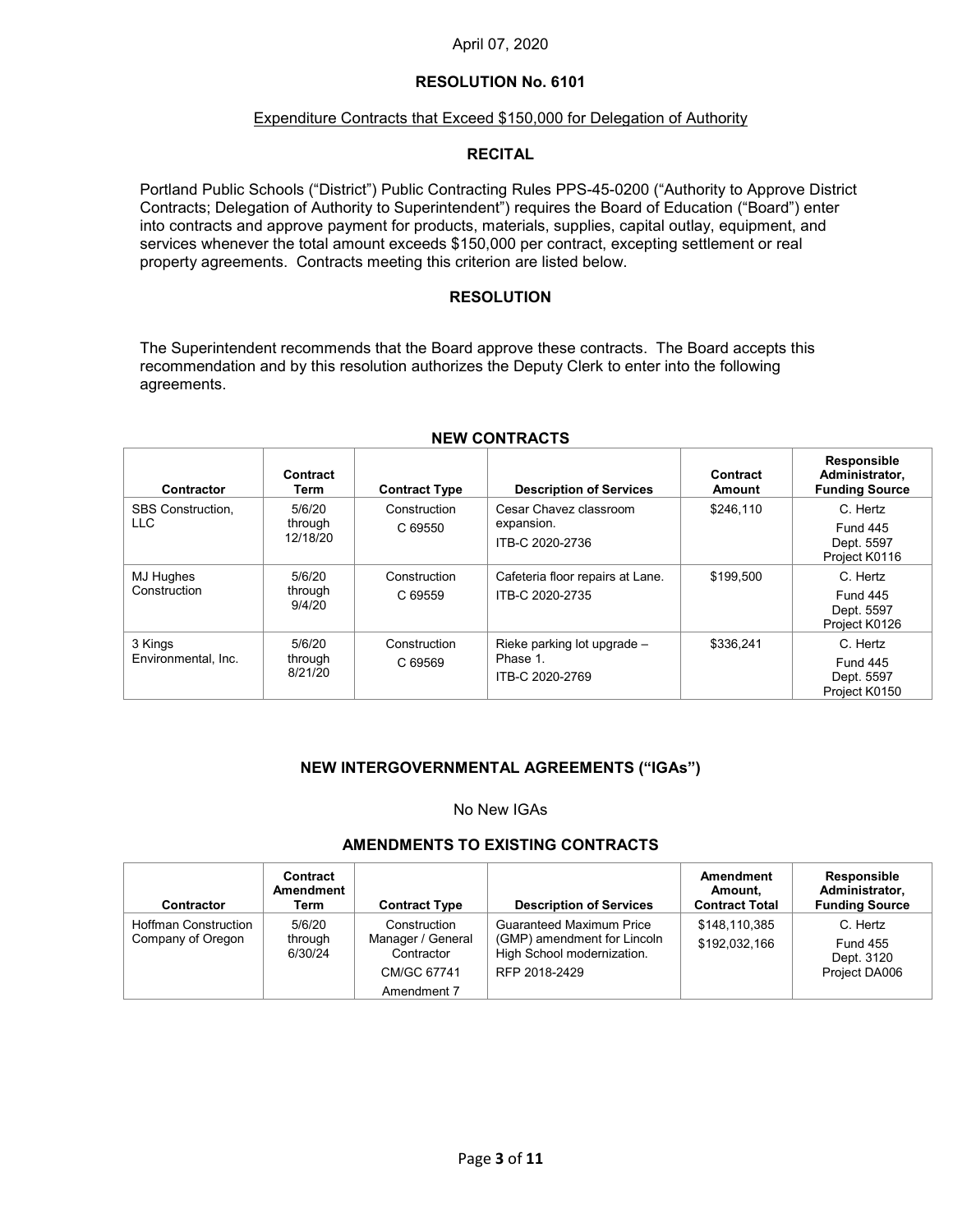## **RESOLUTION No. 6102**

The Following Minutes are offered for Adoption

April 21, 2020

## **RESOLUTION No. 6103**

### Approval of Head Start Policy Council Recommendation

## **RECITALS**

- A. Federal requirements call for the Governing Board of a Head Start program to approve recommendations for the program.
- B. The Board of Directors for Portland Public Schools serves as the Governing Board for the PPS Head Start Program.
- C. Portland Public Schools Policy Council recommends approving the Oregon Pre-K Revenue Contract Amendment IGA/R 68291for \$159,735 for the fiscal year 2020.

## **RESOLUTION**

The Board of Directors for Portland Public Schools, School District No. 1J, Multnomah County, Oregon, approves the Head Start Policy Council recommendations as stated above.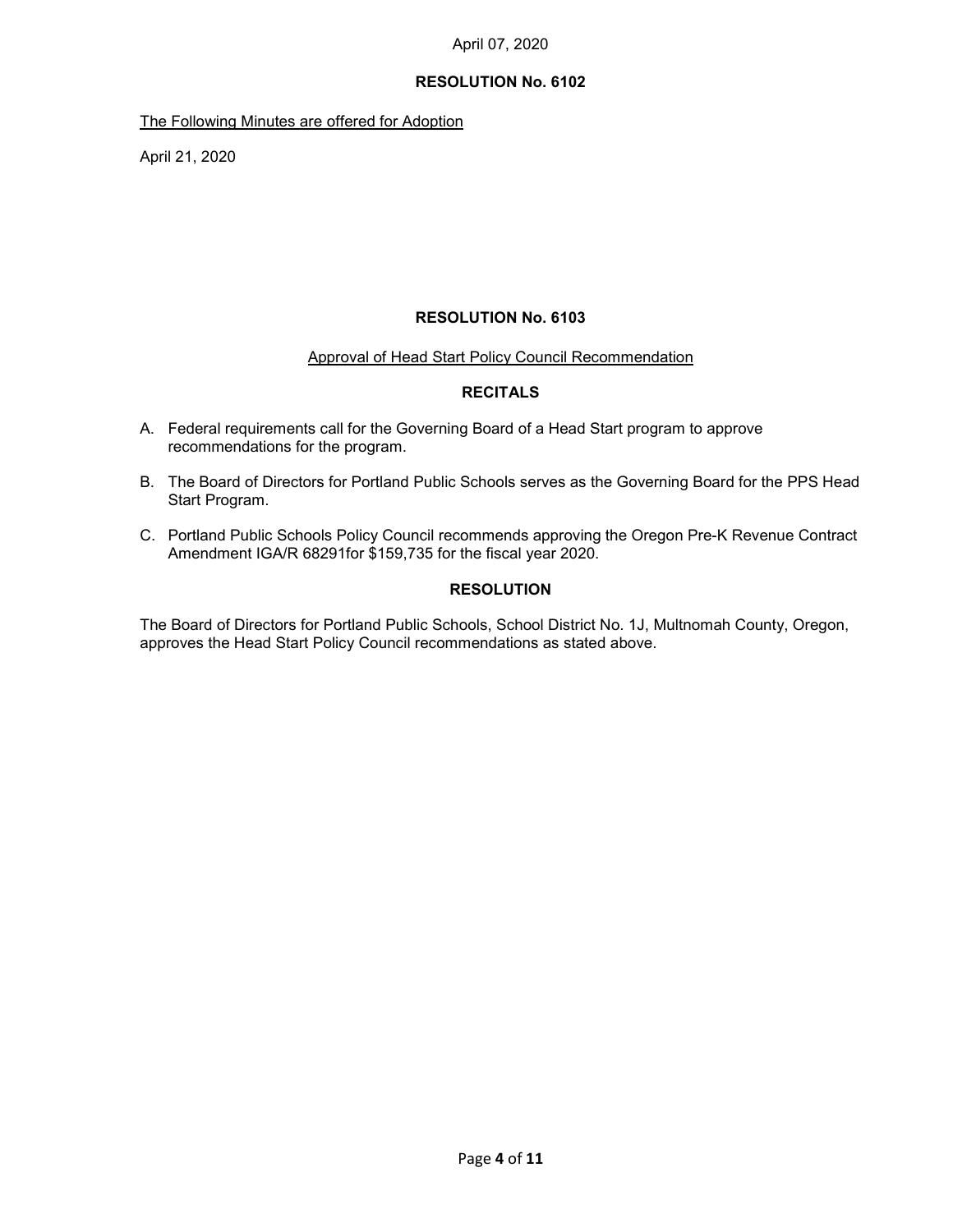# Items for Individual Consideration

Resolutions Number 6104 through 6108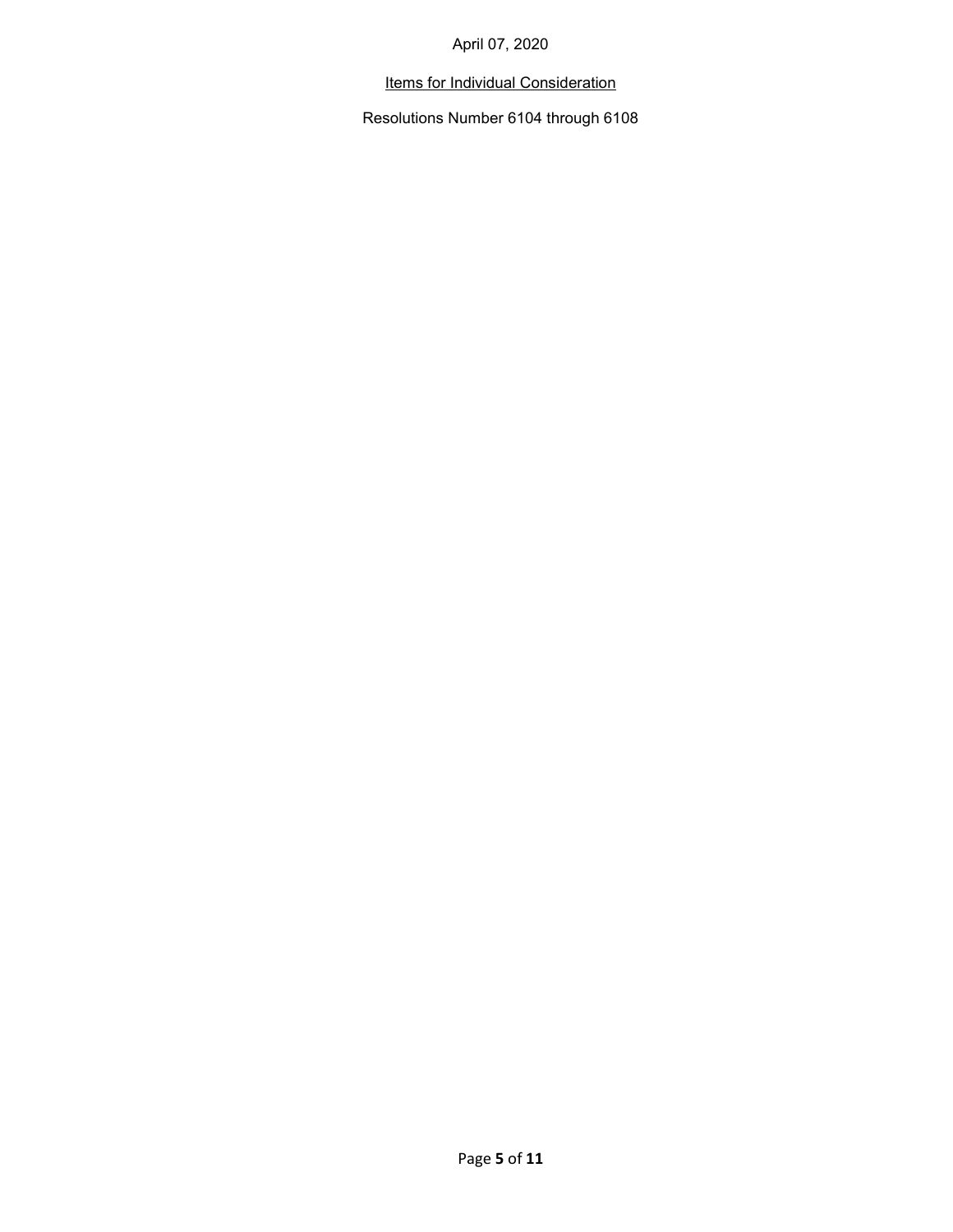### Resolution to Celebrate Teacher and School Administrator Appreciation Week of May 4, 2020

## **RECITALS**

- A. Over 3,700 Portland Public Schools administrators, teachers and professional educators, through their expertise and passion, prepare the nearly 50,000 students in Portland Public Schools to succeed in college and career and to become responsible members of our community.
- B. The Board of Education acknowledges the daily work of our administrators and teachers and their commitment to excellence in education for all students of Portland Public Schools.
- C. Every day, PPS administrators and teachers challenge students through engaging and rigorous curriculum and instruction that are relevant to their lives, spark their interests and help them to reach their full potential.
- D. Every day, administrators and teachers build relationships with students and families to develop teamwork and collaboration that supports active, engaged learners in school and at home.
- E. Every day, administrators and teachers collaborate with colleagues to strengthen their teaching practices, to identify and serve each student's individual learning styles and needs.
- F. Every day, administrators and teachers reach outside the classroom to build relationships with community partners that create vibrant and productive learning environments.
- G. During this time of the COVID-19 pandemic crisis, our teachers and administrators are committed to learning new technologies and innovations, embracing distance learning in order to continue educating our more than 48,000 students.
- H. Our teachers and administrators go beyond teaching to provide social and emotional learning, mental health support, and supports to the whole child.

### **RESOLUTION**

The Portland Board of Education declares the week of May 4, 2020 Teacher and School Administrator Appreciation Week in recognition and appreciation of their dedicated efforts to ensure the success of students in Portland Public Schools.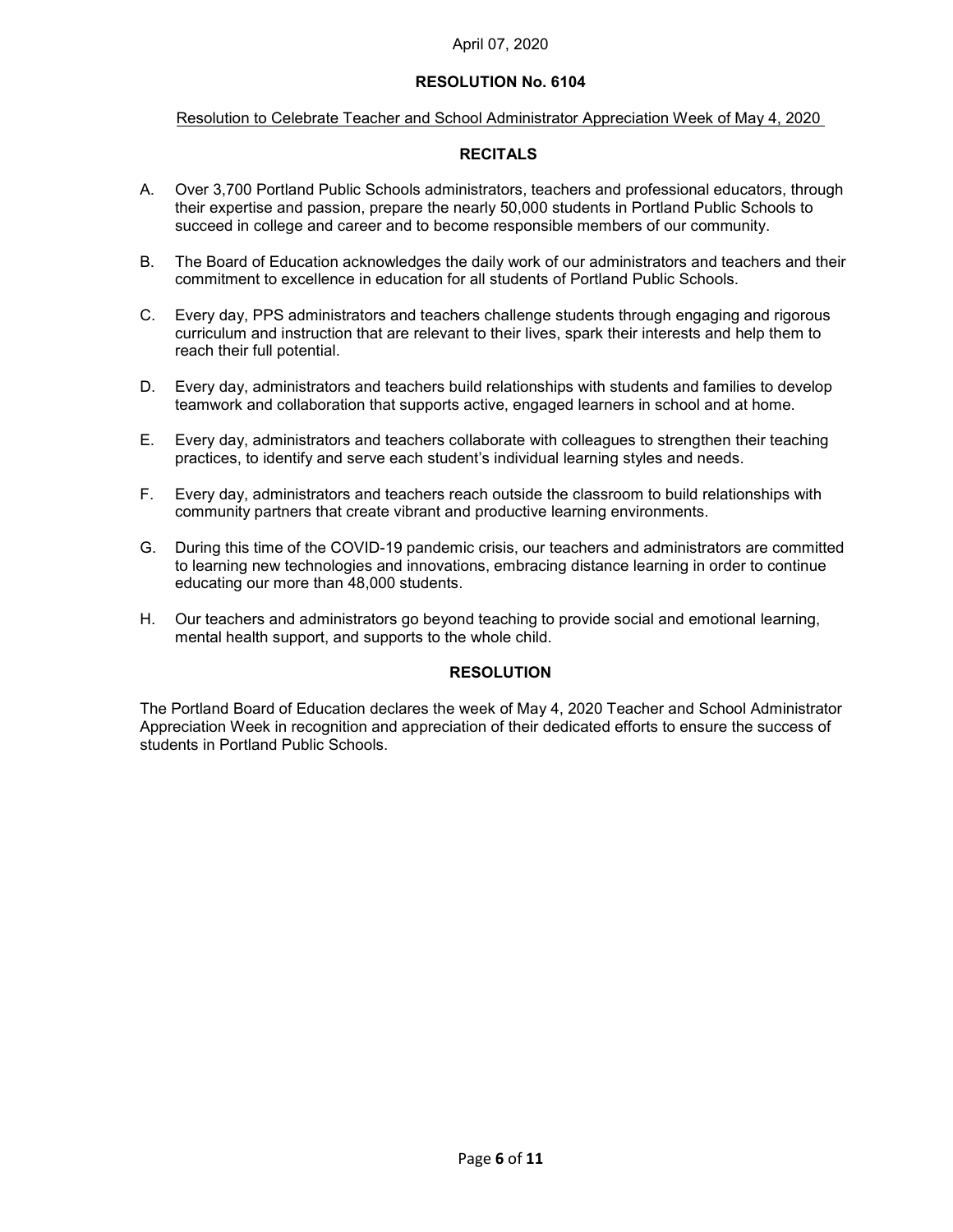## Resolution to Amend the 2020-21 Budget Calendar aligned with Portland Public Schools ReImagined, Student Success Act and a Multi-Year Business Plan

The Portland Public Schools Board of Education approves the following revised Budget Development Calendar for the 2020-21 fiscal year:

|                                                                          | <b>Portland Public Schools</b>               |                                                                                                                                                                                                                           |                   |                     |                       |  |
|--------------------------------------------------------------------------|----------------------------------------------|---------------------------------------------------------------------------------------------------------------------------------------------------------------------------------------------------------------------------|-------------------|---------------------|-----------------------|--|
|                                                                          |                                              | <b>Budget Calendar 2020-21</b>                                                                                                                                                                                            |                   |                     |                       |  |
|                                                                          |                                              | <b>Revised 5/5/2020</b>                                                                                                                                                                                                   | Board<br>Inform / | <b>Board Action</b> |                       |  |
|                                                                          | <b>September 23, 2019</b>                    | <b>School Board Meeting 6:00 PM</b><br>Inform Board on the Student Success Act (SSA), the Student Investment<br>Account (SIA), and the Strategic Plan Framework/Continuous                                                | Review            |                     | <b>BESC Building</b>  |  |
|                                                                          |                                              | Improvement Plan (CIP)<br>Board reviews draft 2020-21 Budget Calendar                                                                                                                                                     | v<br>v            |                     |                       |  |
| Multi-Year Business Plan<br><b>Student Success Act</b><br>PPS Relmagined | October 15, 2019                             | <b>School Board Meeting 6:00 PM</b><br>Board approves 2020-21 Budget Calendar<br>Board appoints Community Budget Review Committee (CBRC) members<br><b>TSCC Hearing for Local Option Levy</b>                             | v                 | ✓                   | <b>BESC Building</b>  |  |
|                                                                          | October 17, 2019                             | SSA Community Engagement Meetings, 1 of 3, 6:00 PM<br>Engage community and stakeholders in needs assessment process to<br>inform Strategic Plan Framework/CIP and SIA application                                         | v                 |                     | <b>Lent School</b>    |  |
|                                                                          | October 19, 2019                             | SSA Community Engagement Meetings, 2 of 3, 9:00 AM<br>Engage community and stakeholders in needs assessment process to<br>inform Strategic Plan Framework/CIP and SIA application                                         | v                 |                     | <b>Faubion School</b> |  |
|                                                                          | <b>October 22, 2019</b>                      | SSA Community Engagement Meetings, 3 of 3, 6:00 PM<br>Engage community and stakeholders in needs assessment process to<br>inform Strategic Plan Framework/CIP and SIA application                                         | v                 |                     | Roosevelt<br>School   |  |
|                                                                          | November 5, 2019                             | <b>School Board Meeting 6:00 PM</b><br><b>Work session with CBRC</b><br>Board reviews draft Strategic Plan Framework/CIP and Multi-Year<br><b>Business Plan</b><br><b>Board approves Mission Statement</b>                | v                 | v                   | <b>BESC Building</b>  |  |
|                                                                          | <b>February 25, 2020</b>                     | <b>School Board Meeting 6:00 PM</b><br><b>Work session with CBRC</b><br>Board reviews Prioritized System Shifts and SIA Needs Assessment<br><b>Results</b>                                                                | ✓                 |                     | <b>BESC Building</b>  |  |
|                                                                          | May 15, 2020                                 | <b>Publish 1st Notice of Budget Committee Meeting</b><br>(10 days before the meeting)                                                                                                                                     |                   |                     | Online                |  |
|                                                                          | May 17, 2020                                 | Publish 2 <sup>nd</sup> Notice of Budget Committee Meeting<br>(5 to 30 days before the meeting)                                                                                                                           |                   |                     | The Oregonian         |  |
|                                                                          | May 26, 2020                                 | <b>School Board Meeting 6:00 PM</b><br><b>CBRC</b> in attendance<br><b>Public Comments taken</b><br>Proposed Budget: Superintendent delivers 2020-21 Proposed Budget<br>message and presentation                          | v<br>v            |                     | <b>Meeting TBD</b>    |  |
| <b>Budget Development</b>                                                | <b>Week of June 9th</b><br>specific date TBD | <b>School Board Meeting 6:00 PM</b><br>CBRC presents 2020-21 Proposed Budget report to the Board<br><b>Public Comments taken</b><br>Approved Budget: Board as Budget Committee approves 2020-21<br><b>Budget</b>          |                   |                     | <b>Meeting TBD</b>    |  |
|                                                                          | June 14, 2020                                | <b>Publish Notice of Budget Hearing and Budget Summary</b>                                                                                                                                                                |                   |                     | The Oregonian         |  |
|                                                                          | June 23, 2020                                | <b>TSCC Hearing 5:00 PM</b><br>TSCC certifies 2020-21 Approved Budget<br><b>School Board Meeting 6:00 PM</b><br>Adopted Budget: Board conducts a public hearing, adopts budget,<br>makes appropriations and imposes taxes | v                 | v                   | <b>Meeting TBD</b>    |  |
|                                                                          | July 15, 2020                                | <b>Submit Tax Certification documentations</b><br>File budget information with County Recorder and Designated Agencies                                                                                                    |                   |                     |                       |  |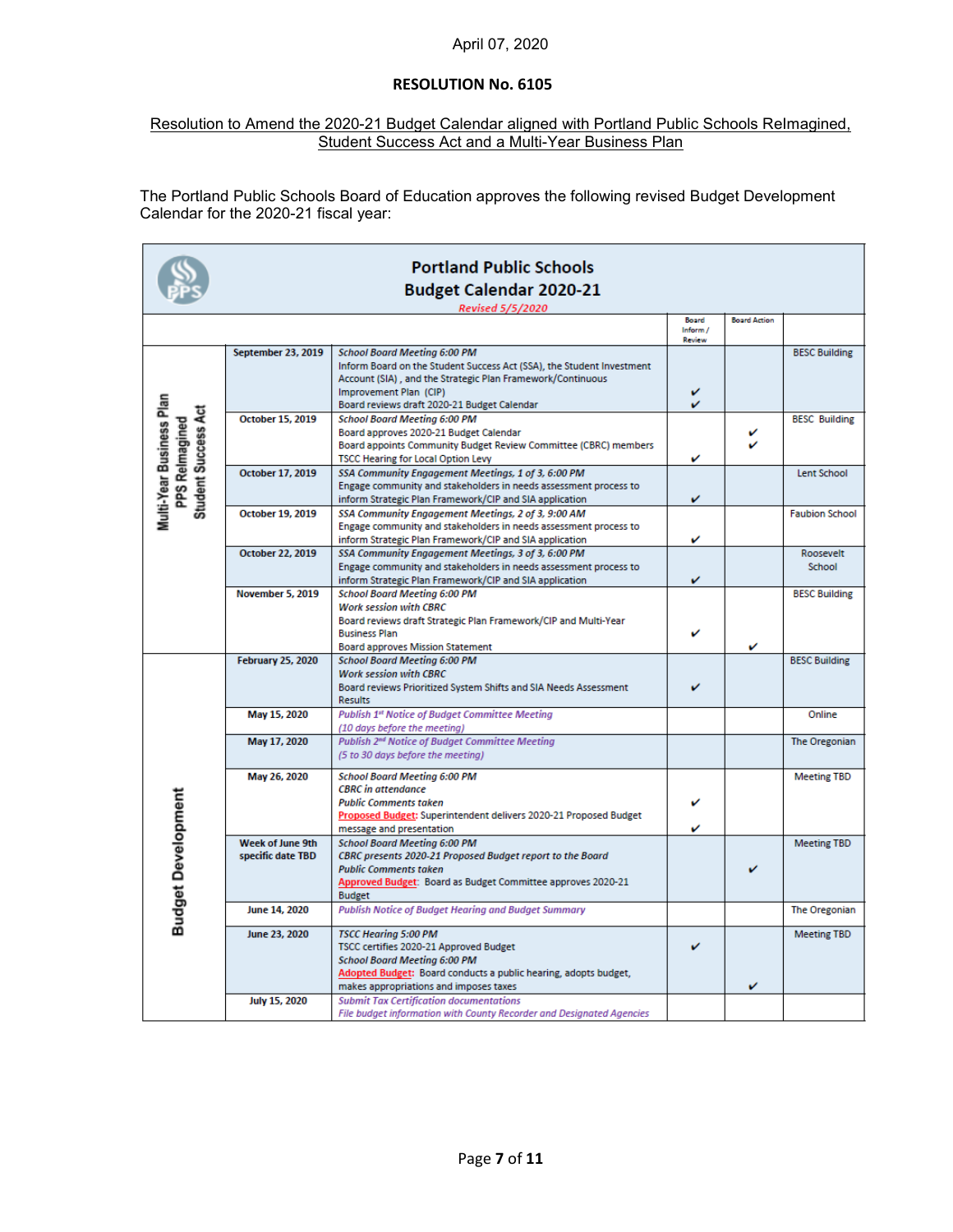### Resolution Approving 20% Furlough through July 2020 and Modifying 2019-20 School Calendar

### **RECITALS**

- A. The COVID-19 global pandemic in 2020 has impacted nearly every part of Oregon's society and economy.
- B. The COVID-19 virus and the state's public-health response will have a significantly negative impact on the state economy. Public entities, including school districts, depend on state revenue derived from business and individual income taxes and other state taxes and revenue sources that will be dramatically reduced in the next fiscal year 2020-21 and likely beyond.
- C. As a result of the Oregon Governor's several executive orders in response to the COVID-19 pandemic, Portland Public Schools closed all school buildings to in-person academic operations and has converted instruction to a distance-learning model.
- D. The 2019-20 PPS academic calendar allocated three additional school days--June 8, 9, and 10--for use for possible inclement weather make-up days.
- E. In accordance with the Governor's executive orders, any 2019-20 budget funds that can be preserved in the current fiscal year will increase an ending fund balance that can be used to offset some of the significant budget cuts that will be required in the 2020-21 fiscal year.
- F. In response to the COVID-19 pandemic, the U.S. Congress has enacted the CARES Act, which provides for an additional \$600 per week for each week eligible employees receive full or partial unemployment compensation from the state. These federal dollars are designed to provide economic stimulus revenue into our community and local economy. CARES Act unemployment benefits offset the financial impact on individual employees due to loss of wages as a result of reduced work hours. The CARES Act unemployment benefit expires on July 31, 2020.
- G. Reducing the work week and PPS compensation by 20% (partial furlough) for PPS employees eligible for CARES Act unemployment compensation before July 31, 2020, may save the District the equivalent of over 100 school staff and other positions for the 2020-21 school year.

### **RESOLUTION**

- 1. The Board thanks PPS families and employees for their hard and innovative work to serve students to the fullest extent possible during the COVID-19 pandemic. The Board also thanks students for their perseverance, adaptability, and dedication while school has changed so dramatically.
- 2. In order to prudently manage district budgets and take all reasonable steps to preserve current year budget funds for use next year when budget funds will be significantly reduced, the Board authorizes the Superintendent to implement 20% furloughs through no later than July 31, 2020, for all CARES Act eligible employees as necessary to preserve budget funds for use in the next year. In doing so, the Superintendent should modify operations to maintain necessary school district functions, minimize financial impact on employees, and comply with the Governor's executive orders. The Superintendent is also hereby authorized to enter into memoranda of agreement with the District's labor partners to effectuate these furloughs under relevant collective bargaining agreements.
- 3. The Board also hereby modifies the 2019-20 school calendar to close on-line instruction and related supports on May 8, 15, 22, 29, and June 5.
- **4.** The Board further modifies the 2019-20 school calendar to add back the instruction days set aside for inclement weather so that three additional days of instruction occur on June 8, 9, and 10.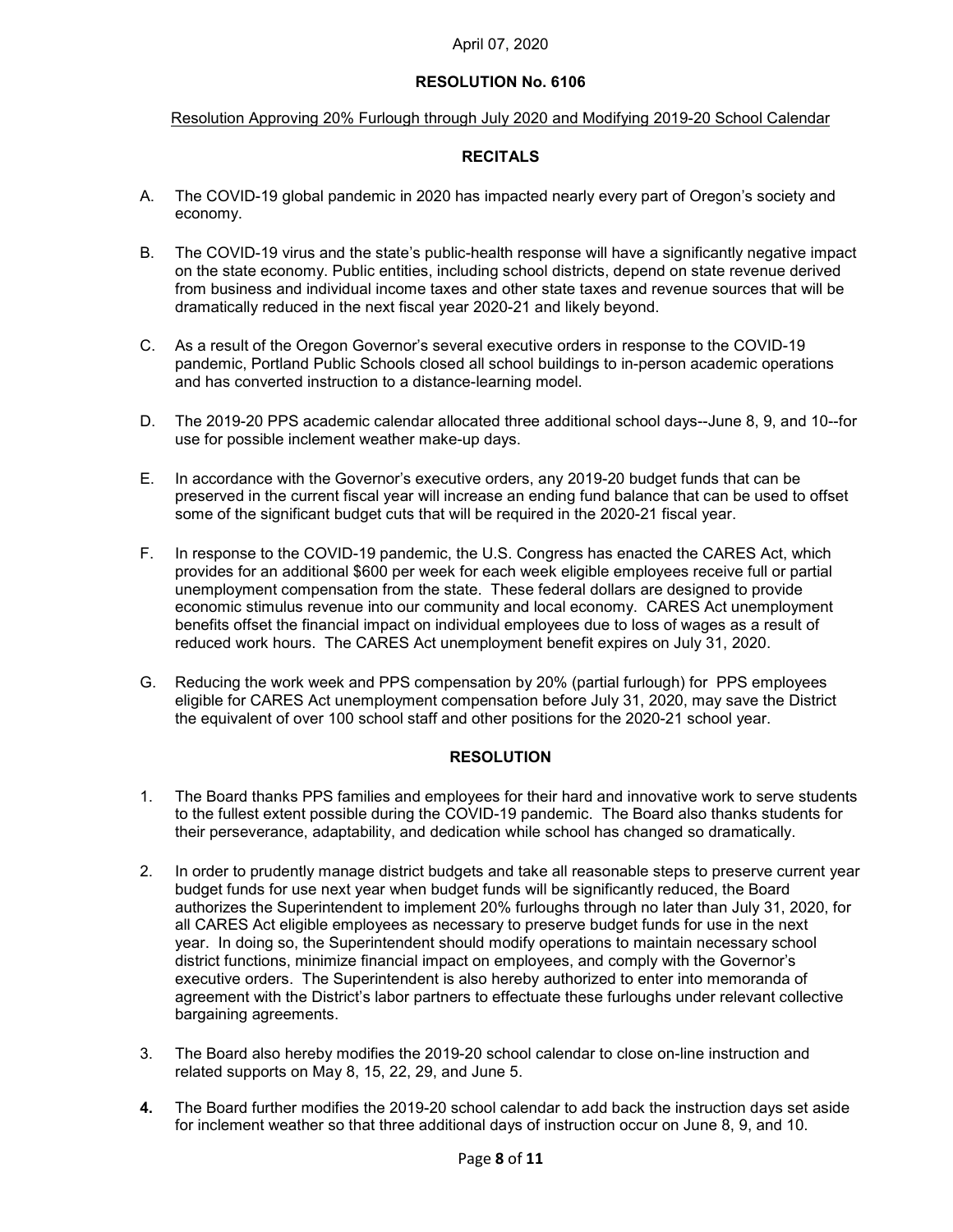### Appointment of Bond Accountability Committee Members

### **RECITAL**

As part of the 2012 Bond Program (Measure 26-144), Resolution 4651 created a citizen oversight committee to assist the Board in monitoring the planning and progress of the 2012 Capital Bond Program.

Board Resolution No. 5475 (June 20, 2017) amended the BAC charter to include oversight of the 2017 Modernization and Health and Safety Bond.

Staff has reviewed the needs of the committee and the qualification of certain candidates and recommends the appointment of three new members to the BAC: Beth Woodward, Norm Dowty, and Greg DiLoreto. The background and qualifications of these members have been provided to the Board.

### **RESOLUTION**

The Board of Education approves the appointment of three new Bond Accountability Committee Members: Beth Woodward, Norm Dowty, and Greg DiLoreto. Each appointee will have a term of 3 years.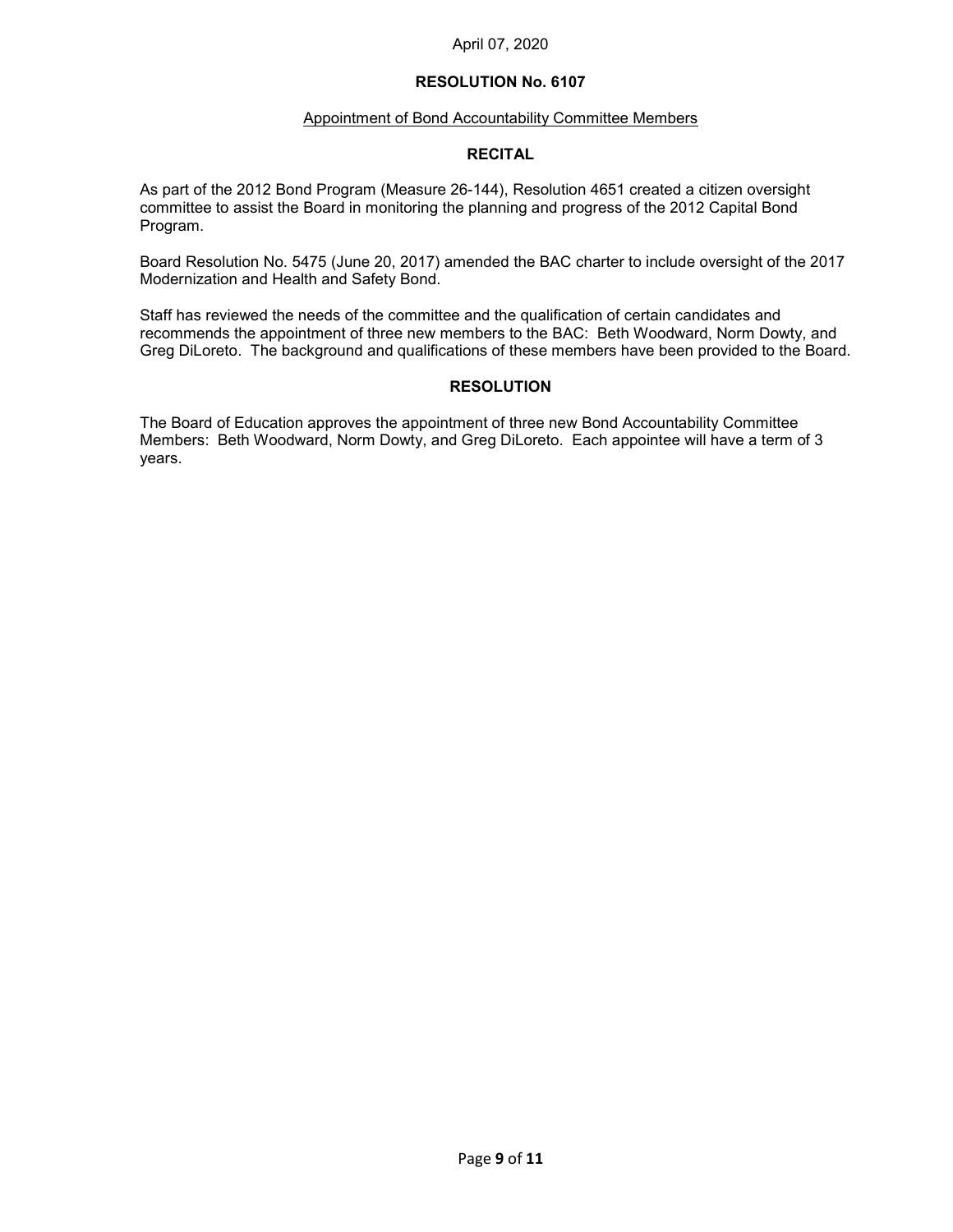### Resolution to advocate for and approve additional federal education funding for public schools due to the COVID-19 pandemic

WHEREAS, the COVID-19 pandemic is a monumental and unprecedented challenge, emerging quickly and demanding an immediate overhaul of the instructional plans and strategies of school systems across the country; and

WHEREAS, the nation's public schools remain committed to delivering high-quality instruction while ensuring the health and safety of our students and staff; and

WHEREAS, this challenge will persist and likely grow as COVID-19 affects our economy and destabilizes funding for public schools; and

WHEREAS, economists have predicted the end of the nation's economic expansion and forecast a recession that may be deep and long-lasting; and

WHEREAS, any nationwide recession is likely to affect urban areas and their poorest citizens most severely; and

WHEREAS, the numbers of unemployment claims in Oregon are already the highest we have seen since the Great Depression and may only grow; and

WHEREAS, urban public-school systems across the country are already incurring substantial unexpected costs to provide meal services and purchase and deploy digital instructional devices; and

WHEREAS, urban public-school systems are facing difficult decisions about how to allocate dwindling financial resources to sustain high-quality instruction and other essential services for students and families over the next several years; and

WHEREAS, revenue shortfalls will unequivocally result in budget cuts and personnel reductions in school systems across Oregon;

WHEREAS, these budget cuts will be happening at the same time that public school systems will be working to address the immense instructional challenge of unfinished learning that many students will face coming out of this school year; and

WHEREAS, the American Recovery and Reinvestment ACT (ARRA) of 2009 provided \$100 billion in education funding with investments in both the education stabilization fund and various federal categorical programs for public schools, such as Title I and the Individuals with Disabilities Act; and

WHEREAS, Congress followed ARRA in 2010 with \$10 billion in additional funding for the Education Jobs Fund to help school districts retain existing employees, recall former employees, and hire new ones; and

WHEREAS, by comparison the recent Coronavirus Aid, Relief, and Economic Security (CARES) Act provides only \$13 billion for education stabilization funding, which is less than half of one percent of the total \$2.2 trillion relief provided in the CARES Act and is far below the investment that the federal government provided in 2009 and 2010 in ARRA and the Education Jobs fund; and

WHEREAS, public education is one of the largest employers of any organization, public or private, in the nation; and

WHEREAS, published economic research has demonstrated a strong connection between a country's GDP growth and its investments in elementary and secondary education; and

WHEREAS, research has repeatedly found a strong causal relationship between levels of schooling and wages that individuals earn over a lifetime; and